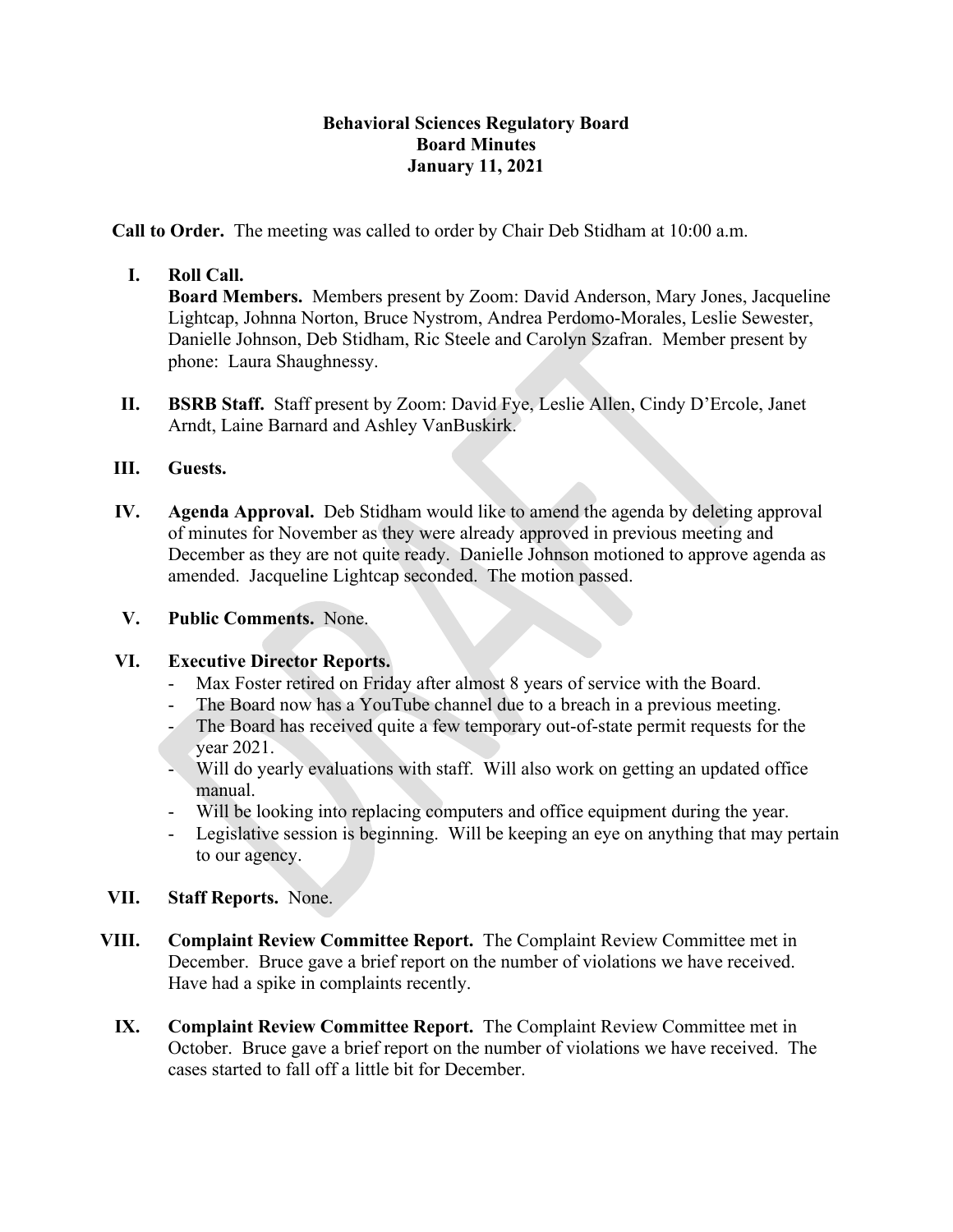#### **X. Professions Reports.**

- **A. Psychology.** None.
- **B. Social Work.** None.
- **C. Professional Counseling.** None.
- **D. Master's Level Psychology.** None.
- **E. Marriage and Family Therapy.** None.
- **F. Addiction Counseling.** None.
- **G. Behavior Analysis.** None.

#### **XI. Old Business.**

- Temporary Permit Language Changes. David Fye gave a brief report on the changes:
	- o Increase the number of in-state days of practice from 15 days to 30 days;
	- o Change the end date from December 31 of the year in which it was approved, to one year after approval;
	- o Require individuals requesting a temporary permit to have practiced two years prior in their current jurisdiction;
	- o Clarify an individual may request a temporary out-of-state permit be extended for one additional 12-month time period, with 30 additional days of in-state practice, under emergency circumstances and for an additional fee; and
	- o Add language requiring quarterly reports for accountability.

Ric Steele motioned to approve the language as discussed Leslie Sewester seconded. The motion passed.

- Carolyn Szafran requested to include board-approved supervisor training requirement for social workers in the 2021 Legislation.

The language refers to charging a fee and the fee shall be in the fee statute. The same language is in the current board-approved supervisor statutes of professional counselors and marriage and family therapists. After discussion, it was determined that all three fee statutes would be opened to add a \$50 fee cap for board-approved supervisor applications. In section  $(c)(3)(A)$  add ", or the academic equivalent" after the words, semester hours.

Andrea Perdomo-Morales motioned to approve as amended in discussion, above. Carolyn Szafran seconded. Danielle Johnson abstained due to internet issues and missing part of the conversation. The motion passed.

#### **XII. New Business.**

- Education Requirements – "In Residence". Leslie Allen presented information regarding the increase of applicants whose degrees are obtained from online universities. These applicants often do not meet the requirement for licensure in Kansas. The Board asked that staff send an invitation to Kansas universities to provide public comment for their thoughts regarding any move away from the "in residence" requirements.